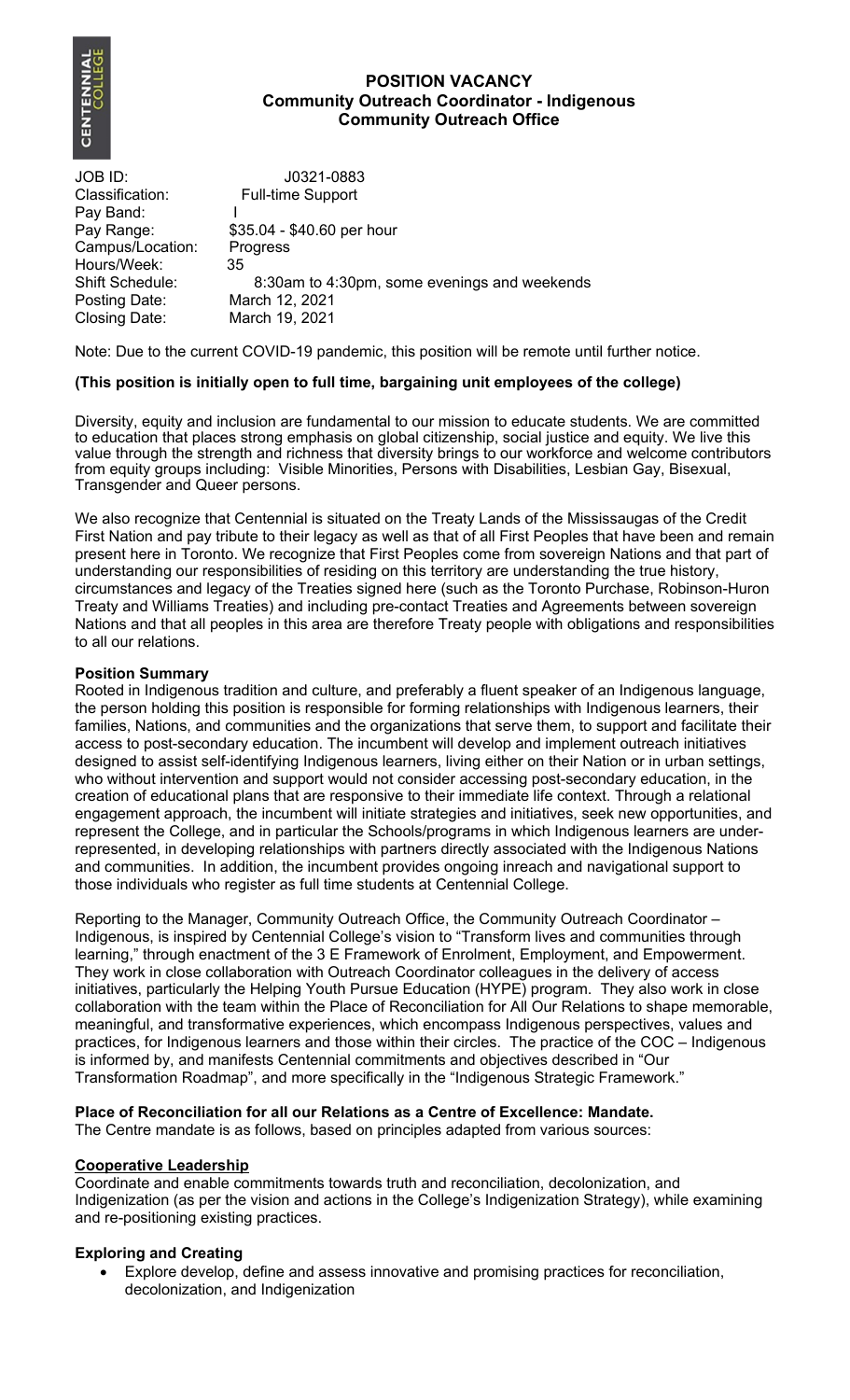# **Sharing and Uplifting**

 Evaluate effectivenss and refine practices towards sharing and embedding enhanced or deepened practices towards reconciliation and with respect to decolonization and Indigenization within and outside of the College

### **Unlearning and Learning**

 Create and facilitate transformative learning and development opportunities (within the College community and with invited partners) to deepen reconciliation and enable decolonization and Indigenization

### **Relational Obligations**

 Engage and nurture relationships with partners (notably the AEC, AESC, and IPEC), Indigenous community members, and citizens of Indigenous nations and to provide guidance and mobilization for Centre functions

In particular, the Indigenous Cultural Guide is a key appointment in the actualization of all 5 Pillars of the Indigenous Strategic Framework (https://www.centennialcollege.ca/indigenouseducation/indigenous-strategic-framework-pillars/) and in meeting the commitments to Indigenize the College as set out in the most recent Book of Commitments (https://www.centennialcollege.ca/aboutcentennial/corporate-information/publications/book-of-commitments/

## **Responsibilities**

- The position will work with Deans, Chairs, faculty and staff in promoting the engagement of First Peoples in all programs – both development and delivery. The incumbent will assist and promote in the development of an inclusive environment for all students, staff and management.
- The incumbent appropriately advises Indigenous learners on College programs and services, and develops initiatives to support their transition into post-secondary programs and actively participates in a wide range of engagement activities.
- Using a high degree of judgment and independent action, the incumbent acts as a representative for Centennial in all assigned capacities. The incumbent reconciles the needs of individuals, counsellors, teachers and parents, with student program requirements, and Centennial and Ministry policies. Their primary function is to outreach to and engage Indigenous Nations and communities, Indigenous organizations, and Indigenous individuals and their families, and develop the relationships essential to creating and sustaining pathways to and through post-secondary education. Over time, this will result in recruitment of and increased applications to programs that match the educational readiness and capacity levels of each individual and assist them in achieving their educational goals.
- Assists in the planning and coordination of in-reach and outreach events, both on- and off-campus, and programs, particularly HYPE, to support Indigenous learners to participate in post-secondary education. Assists with the development and implementation of marketing and communications strategies promoting College programs to various audiences. This position is critical to meeting Centennial's enrolment targets.

### **Qualifications/Experience**

- A 3 year diploma or degree or equivalent education and work experience in Social services, community development, Indigenous studies
- Minimum 3 years related experience working with First Peoples seeking education and employment
- Related work experience in career advising, employment counselling or educational advising
- Demonstrated experience and relationships with Indigenous Nations, communities and service organizations
- Demonstrated familiarity with and understanding of the complexity of barriers facing First Peoples
- Excellent verbal and written communication skills, and presentation and relationship building skills.
- Experience in creative problem-solving and conflict resolution.
- Lived experience with the historical, cultural, educational, and spiritual traditions of First Peoples
- Proven ability to develop and promote effective internal and external partnerships
- The incumbent is an active, empathic listener and a quick analytical thinker in order to respond accurately to in the moment concerns of Indigenous learners.
- Demonstrated ability to communicate, develop rapport and form productive relationships with a wide variety of Indigenous learners and their families and representatives in culturally diverse environments, as well as communicate effectively in a variety of media including social media.
- Ability to work independently to establish and meet priorities and exercise good judgement.
- Highly developed human relations and negotiation skills.
- Thorough understanding of all levels of the provincial education system, current issues and related trends and legislation at the provincial and Ministry level through to boards of education as required, for Indigenous learners, both on and off reserve.
- Must be able to use tact and diplomacy in sensitive situations and have the ability to deal with stress and work both independently and as part of a team, under extreme pressure with minimum supervision.
- Demonstrated organizational and project management skills.